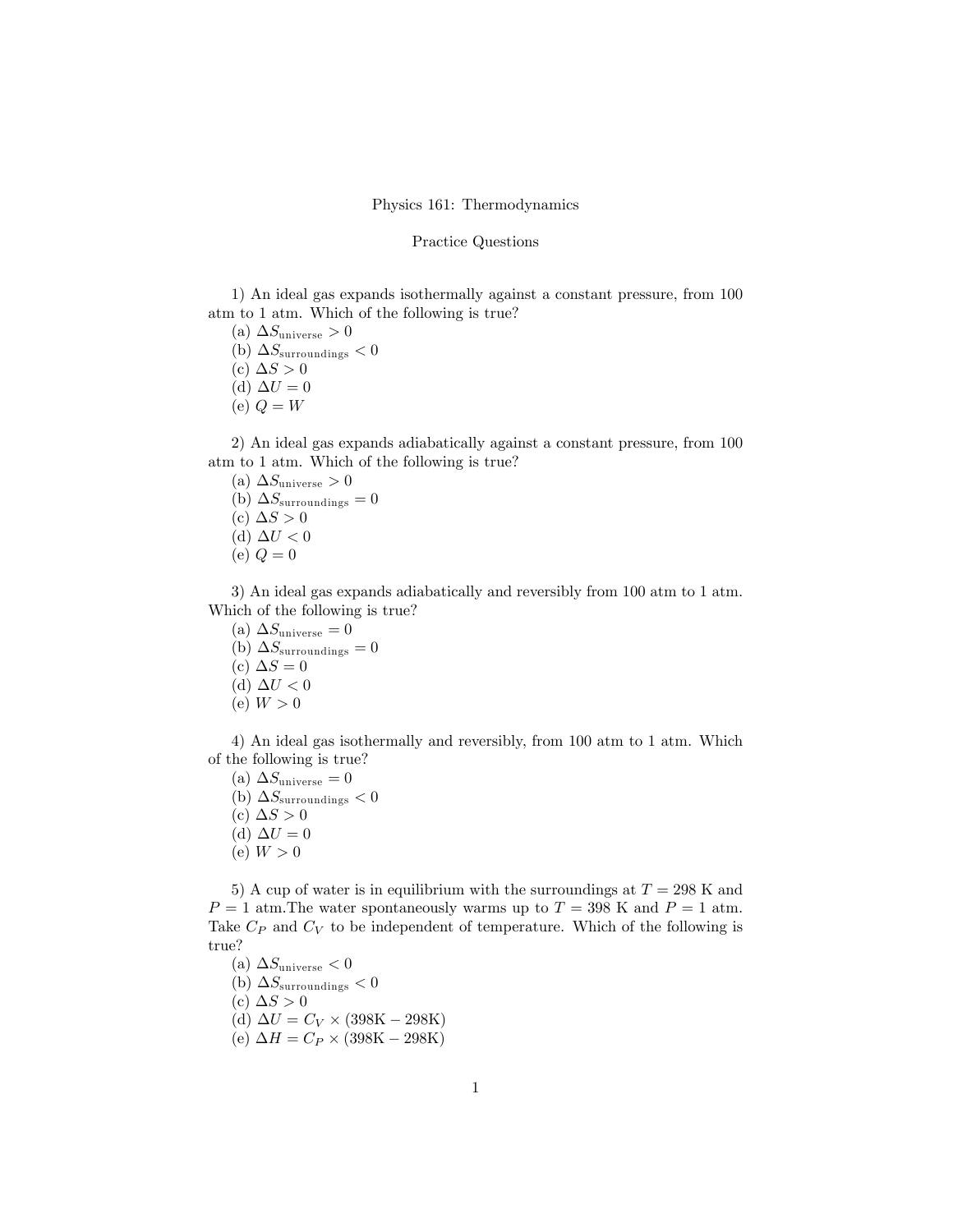6) Two glass bulbs each having a volume of 1 liter are connected by a stopcock. Initially there is a mole of He gas in one bulb, and a mole of  $N_2$  gas in the other bulb. When the stopcock is opened, the gases mix. In equilibrium there is 1/2 a mole of each type of gas in each bulb.

- (a)  $\Delta S_{\text{universe}} > 0$
- (b)  $\Delta S_{\text{surroundings}} = 0$
- (c)  $\Delta S > 0$

7) Two glass bulbs each having a volume are connected by a stopcock. Initially bulb A is filled with  $n$  moles of Helium, and bulb B is empty. When the stopcock is opened, the He distributes uniformly throughout the system. If bulb B is 3 times larger than bulb A, what is the change in entropy? Assume ideal gas behavior.

- (a)  $\Delta S = 0$ (b)  $\Delta S = nR \ln 2$ (c)  $\Delta S = nR \ln 3$ (d)  $\Delta S = nR \ln(4/3)$ (e)  $\Delta S = nR \ln(3/4)$ (f)  $\Delta S = nR \ln 4$
- 8) If  $C_V$  for an ideal gas is  $(5/2)$  nR, what is  $C_P$ ?
- $(a)$  7/2 nR
- (b) 3/2 nR
- (c) 5/2 nR

9) For a process which takes place spontaneously at constant pressure, the following must be true:

(a)  $\Delta H = Q$ (b)  $\Delta U = Q$ (c)  $Q = W$ (d)  $\Delta U = 0$ (e)  $\Delta G < 0$ (f)  $\Delta$  (PV)  $> 0$ (g)  $\Delta G = -T \Delta S_{\text{universe}}$ 

10) For a process which takes place spontaneously at constant pressure and constant temperature, which of the following must be true?

- (a)  $\Delta G < 0$
- (b)  $\Delta G = -T\Delta S$
- (c)  $\Delta G = -T \Delta S_{\text{universe}}$
- (d)  $\Delta G > 0$

11) For a spontaneous process taking place at constant pressure and constant temperature, the Gibbs free energy must always decrease.

(a) True

(b) False